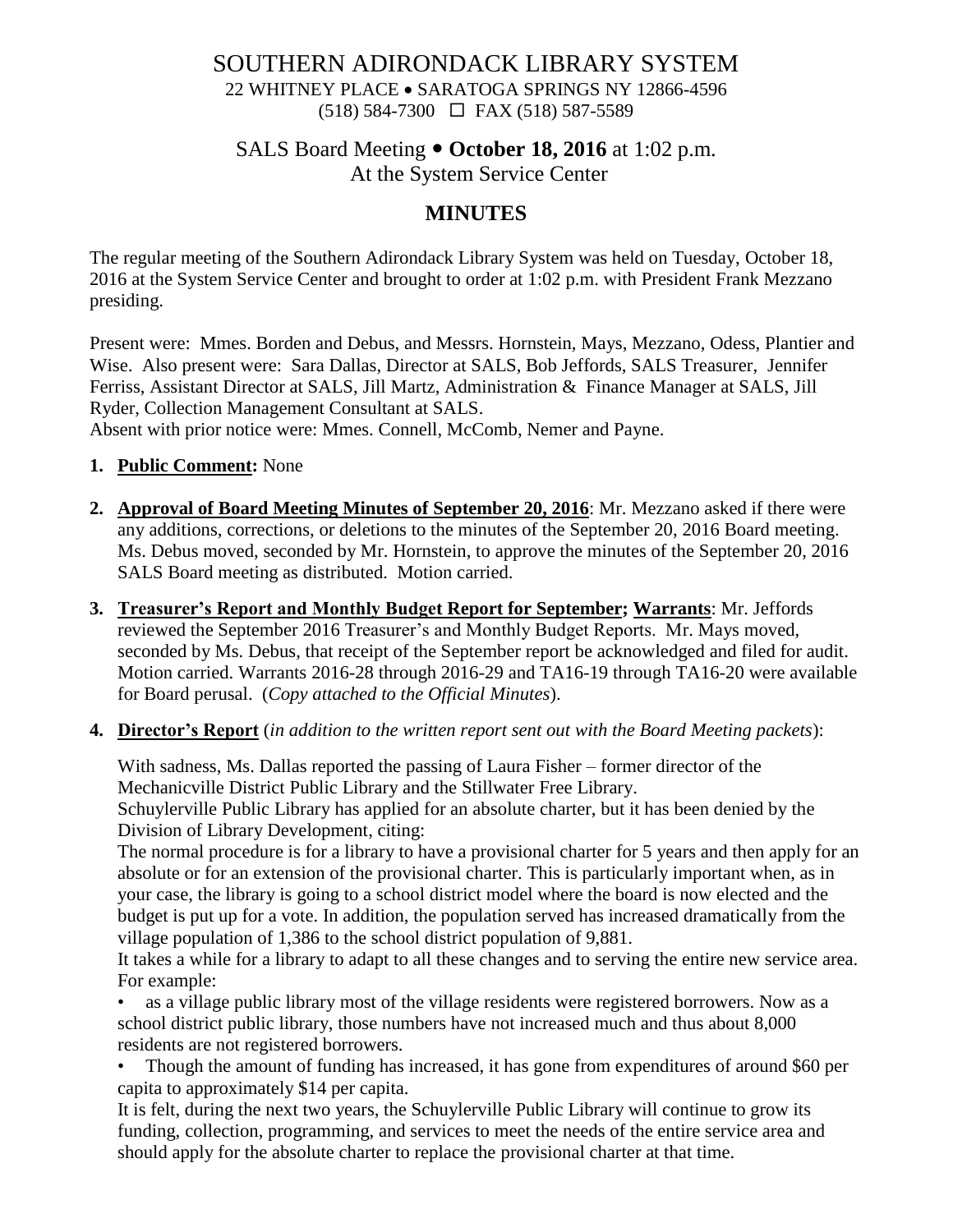*SALS Board Meeting Minutes, October 18, 2016…………………………………………..……..2*

There is no difference in the legal status of a library whether it has a provisional or an absolute charter. It is still entitled to the same state and local funding and still required to submit the same state reports.

SALS assisted Lauren Comito and an organization called Urban Libraries Unite (ULU) in organizing the first NYLA service day, on Wed. Nov 2 from 1-4 at the Franklin Community Center assisting in the food pantry.

Hannaford, on Weibel Ave, Saratoga Springs chose SALS for its Hannaford Helps, reusable bags. To date, SALS has "earned" \$43.00 (A dollar a bag sold in October).

Director searches continue for:

Mechanicville – the board must follow Civil Service and Minimum Standards

Salem – helped in developing a job announcement

SALS Plan of Service was approved by the NYS Education Department.

Sara may be called for jury duty October 24-28.

She has been asked to serve on the PLA 2018 Nominating Committee.

SALS staff are still looking for a venue to hold the annual meeting since the Marriott in Lake George will not be ready in time. Any suggestions are welcome.

Four candidates have been interviewed for the Outreach Librarian position. An offer has been made.

Ms. Borden wanted it noted, as the minimum standards are revised, not all libraries have the resources to make the changes that may be required, and hopes that this will be taken into consideration.

## Joint Automation

The last PC order for 2016 was announced. The deadline for orders is October 31st. JA staff met with CPH and their new IT person, Tom Schlatter. The JA staff gave Tom an overview of JA and demonstrated the new version of Apple Configurator for managing iPads. Town of Ballston Community Library had problems with their iPad lab (took updates when we told them not to). The iPad setup was delivered to Town of Lake Pleasant Public Library. JA staff is still working on Office 365.

LEAP training has begun. JA is helping to support the SALS and MVLS trainers.

JA staff is working with Don (Saratoga Springs) to refine their RFP for RFID.

Diane Robinson Eric Trahan and Michele Largeteau continue to work with CGR to define the project to improve patron location information for Polaris registrations.

A draft Security Policy was given to the JA Council for comment.

Planning for purging old fines and patrons has begun. Fine purging is something that has never been done in Polaris. This functionality has been added and it is being enhanced it to fit our needs. JA worked to get quotes for the SALS libraries for Meraki renewals expected in 2018.

Working with the Crandall Public Libary staff on hardware that is PCI compliant.–

There have been various network issues and other support issues, 219 SysAid calls since Aug 27 – the top being Polaris, PCs, and User accounts.

# **5. Committee Reports**:

A. *Audit & Finance*: Mr. Wise reported the budget will be discussed during unfinished business.

- B. *Building*: Mr. Mays presented the SALS NYS DLD Construction Grant.
- C. *Bylaws Committee*: no report
- D. *Central Library Aid and Services*: no report
- E. *County Aid Coordinators*: Ms. Dallas reported that she has made a request for an increase in aid for 2017 with Warren County.
- F. *Library Services:* no report
- G. *Personnel*: no report
- H. *Trustee Nominating*: no report